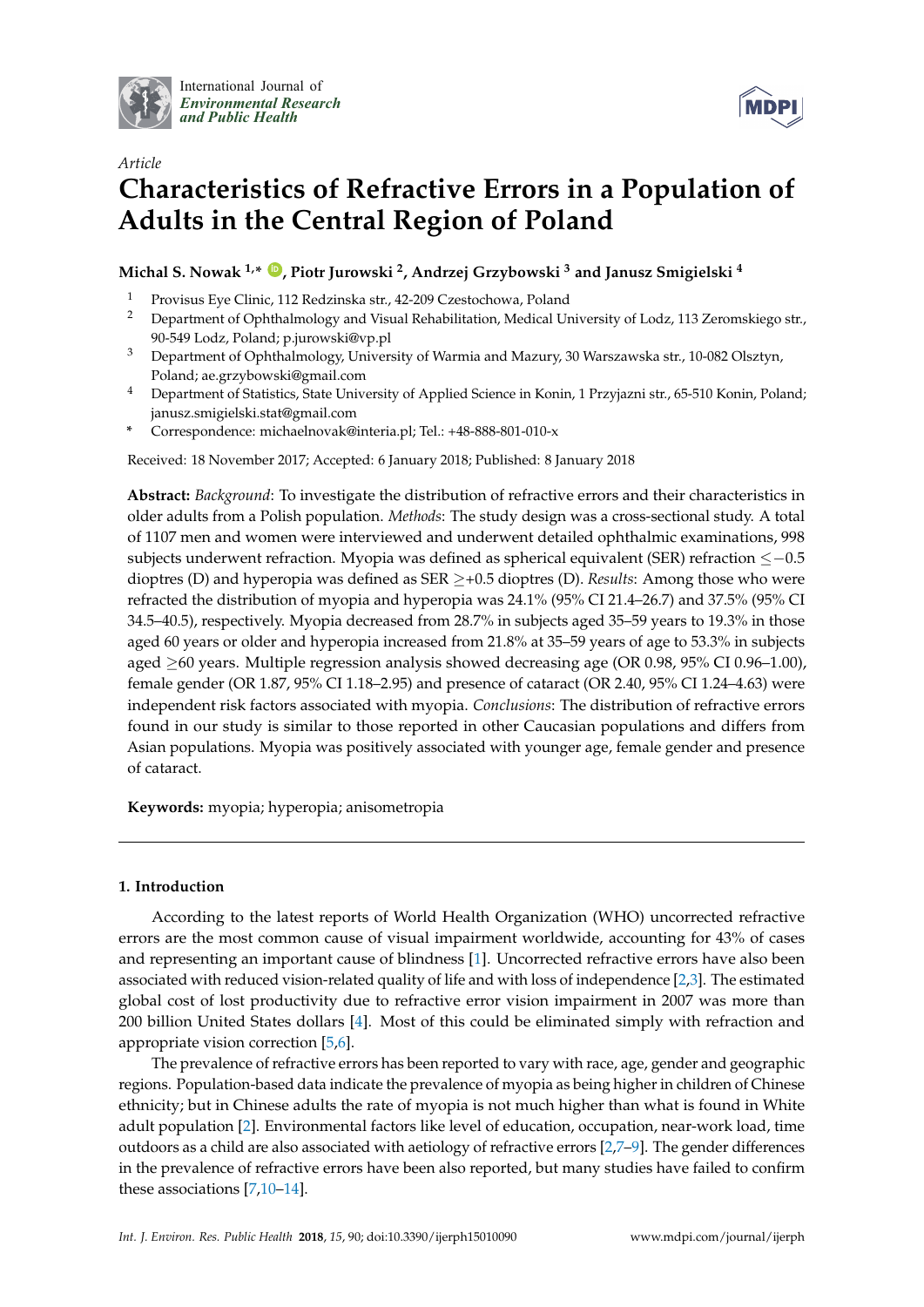During the last two decades several studies concerning the prevalence of refractive errors in Asia [\[12–](#page-7-9)[19\]](#page-8-1), Australia [\[20,](#page-8-2)[21\]](#page-8-3) and North America [\[2](#page-7-1)[,9,](#page-7-7)[22–](#page-8-4)[24\]](#page-8-5) have been undertaken. However there are very few from Europe and all are from the Western part [\[7](#page-7-6)[,11,](#page-7-10)[25,](#page-8-6)[26\]](#page-8-7). Poland is the biggest eastern European country, with a population of 38 million people according to the 2011 national census [\[27\]](#page-8-8). Due to a lack of data from Poland and other post-Soviet nations, we conducted an epidemiological survey on a sample population of older adults in the city of Lodz, which results have recently been published [\[6,](#page-7-5)[28\]](#page-8-9). The aim of the present study was to investigate the distribution of refractive errors and their characteristics in this population.

# **2. Materials and Methods**

#### *2.1. Subjects, Eye Examinations and Definitions*

The study design was a cross-sectional study. The sampling and recruitment methods for this study have been described in details in our previous papers [\[6](#page-7-5)[,28\]](#page-8-9). Sample size for the study was calculated with 99% confidence, within an error bound of 5%. The sample size requirement was 661, as calculated by:

$$
N = Z^2 / 4d^2 \tag{1}
$$

where  $Z = 2.57$  for 99% confidence interval and  $d = 0.05$  for 5% error bound. After allowing for an arbitrary 50% increase in sample size to accommodate possible inefficiencies associated with the sample design, the sample size requirement increased to 991 subjects [\[6,](#page-7-5)[28\]](#page-8-9). We decided to define an older adult as person aged ≥35 years because in our previous reports conducted on young males in the military population, we considered young adults as persons aged 18–34 years [\[29,](#page-8-10)[30\]](#page-8-11). We used simple systematic sampling to select our study population. In total 14,110 outpatients were examined in the Department of Ophthalmology and Visual Rehabilitation of the Medical University of Lodz in year 2012 and we included into the study every tenth subject aged 35 years and older [\[28\]](#page-8-9). Based on age, the study subjects were divided into two groups; group I, aged 35–59 years, and group II, aged 60 years and older. All participants were interviewed and information regarding brief details of the eye conditions, age, sex and socioeconomic status was collected. Comprehensive ophthalmic examination included: distance visual acuity (VA) testing, a cover test, binocular and color vision assessments, intraocular pressure (IOP) measurements as well as slit lamp and indirect ophthalmoscopic evaluation of the anterior and posterior segments and other examinations where needed. Distance visual acuity (VA) was tested monocularly, using a retroilluminated Snellen chart placed at 4 m. Because the present study was a continuation of our previous reports as mentioned earlier, we used the methodology of refraction measurements and definitions of refractive errors from the Polish Army national regulations for ophthalmic examination [\[29](#page-8-10)[,30\]](#page-8-11). Autorefraction data were obtained in all study subjects using a Topcon KR 8900 autorefractometer (supplied by Topcon Corporation, Tokyo, Japan). Cycloplegic refraction data were obtained only in eyes presenting with distance visual acuity <20/40 Snellen (0.3 logMAR). Based on this, subjective refraction tests using only spherical or cylindrical glasses were performed to achieve best corrected visual acuity (BCVA). Spherical equivalent (SER) refractive error, defined as sphere plus half cylinder, was applied for myopia and hyperopia calculations. According to the Polish Army regulations myopia was defined as spherical equivalent (SER) refraction ≤−0.5 dioptres (D), hyperopia was defined as SER  $\geq +0.5$  dioptres (D) and emmetropia as SER between −0.5 and +0.5 diopters (D). Astigmatism was considered if the cylinder was ≥0.5 dioptres [\[29,](#page-8-10)[30\]](#page-8-11). Anisometropia was defined as difference of SER greater than 1.0 dioptres (D) between the right and the left eyes. The distribution of refractive errors was presented binocularly. If the study subject had one myopic and a fellow hyperopic eye, the refractive error of the eye with larger spherical equivalent was taken into account. Eyes with previous history of cataract surgery, which underwent corneal transplantation and with ocular conditions which precluded autorefraction measurements were excluded from statistical analysis.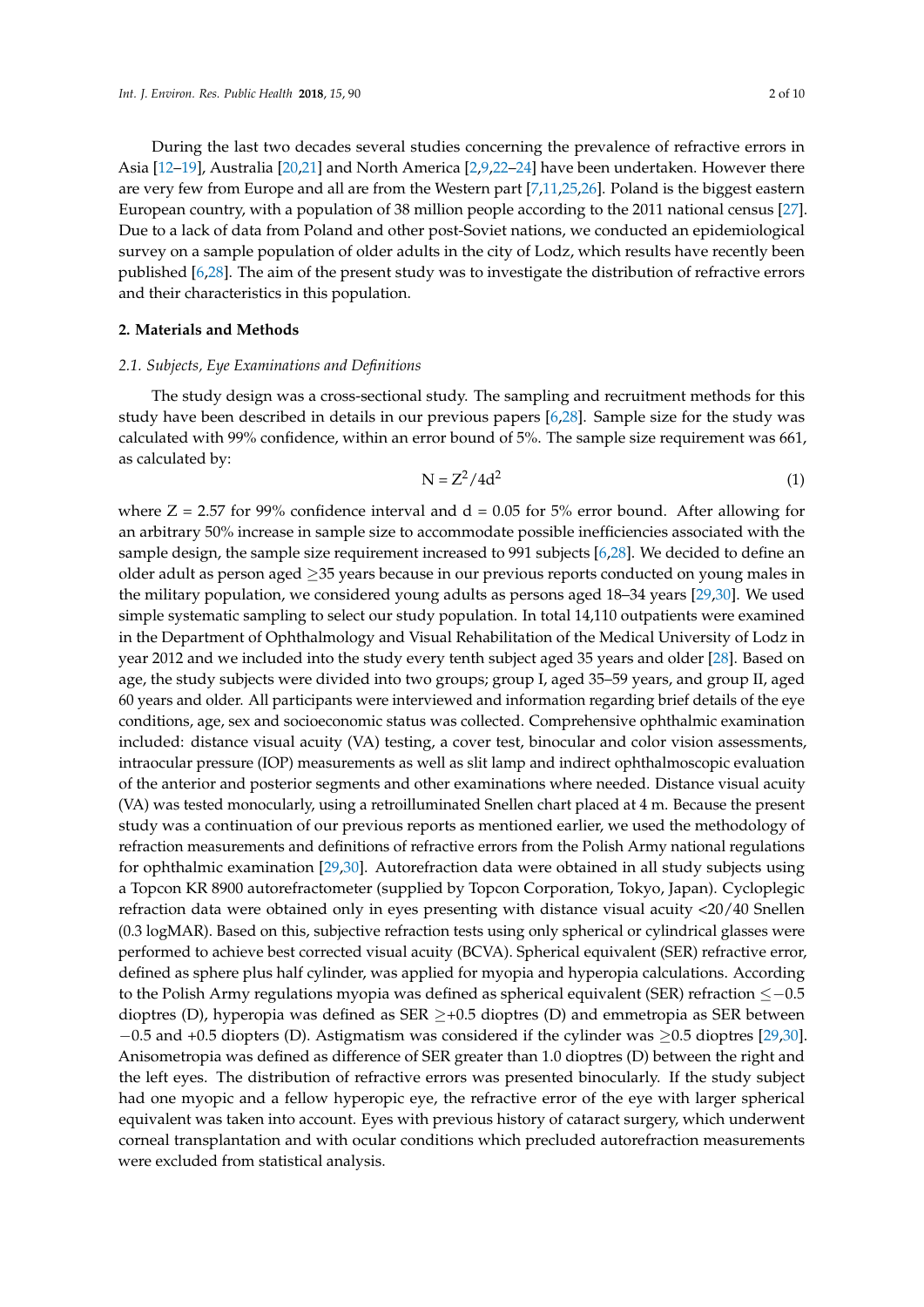For this report the presence of cataract, aphakia or pseudophakia was determined on the slit lamp examination. Glaucoma was diagnosed when characteristic morphological changes of the optic nerve head and retinal nerve fiber layer (RNFL) not related to other ocular disease or congenital anomalies were present, associated with typical glaucomatous visual filed loss. The ocular hypertension (OHT) was diagnosed if the intraocular pressure was elevated with all other ocular findings within normal limits [\[28,](#page-8-9)[31\]](#page-8-12). In a few subjects with large media opacities, when results of optic nerve head examinations and visual field were unavailable, glaucoma was diagnosed basing on previous evidence of glaucoma treatment.

Because of the nature of the survey, verbal informed consent was obtained from all study participants. The institutional review board waived the need for written informed consent from the participants, but otherwise the work was conducted in accordance with the provisions of the Declaration of Helsinki for research involving human subjects and was approved by the ethic committee of the Medical University of Lodz (Ethical Approval Code RNN/848/12/KB).

### *2.2. Data Management and Statistical Analysis*

A commercially available software STATISTICA v. 10.1 PL (StatSoft Polska, Krakow, Poland) was used to perform all statistical analyses. Age-specific prevalence rates of myopia, hyperopia and astigmatism were calculated in subjects with distance visual acuity <20/40 after cycloplegic refraction. The associations between the distance visual acuity categories as well as refractive errors with the subjects' age and gender were explored by  $\chi^2$  statistics ( $p < 0.05$ ). Multiple logistic regression statistics were used to investigate the association of myopia and hyperopia with age, gender, socioeconomic status of participants as well as with cataract, glaucoma and ocular hypertension (OHT). All presented confidence intervals (CIs) were 95% CI and odds ratios (ORs) were computed.

#### **3. Results**

#### *3.1. Subjects*

A total of 1107 white subjects aged  $\geq$  35 years, most of whom live or have lived in the city of Lodz, in central Poland were enumerated and included into the study. The mean age of the study subjects was  $60.4 \pm 12.8$  years (range, 35–97 years). There were 465 men (42%) and 642 women (58%). According to 2011 national census, our study participants were a fair representation of the population of the city of Lodz in terms of sex distribution (statistical analysis- chi square test:  $\chi^2$  = 3.64, *p* > 0.05) and socioeconomic status [\[27\]](#page-8-8). Statistical analysis also revealed that our two age groups did not vary significantly in gender ( $\chi^2$  test  $p = 0.158$ ). Socio-demographic analysis revealed only 31 subjects (2.8%) declared to have no source of income. The number of subjects with no income was significantly higher in age group 35–59 years.

# *3.2. Distribution of Distance Visual Acuity and Refractive Errors*

Visual acuity (VA) measurements were obtained in 2214 eyes of 1107 subjects (Table [1\)](#page-3-0). In total 72.5% (95% CI 69.9–75.1) subjects had normal or near normal vision-distance VA of ≥20/40 in both eyes and 27.5% (95% CI 24.8–30.1) had distance VA of <20/40 in worse-seeing eye. There were significant differences in distant visual acuity between the age and gender categories ( $p = 0.01$ ). The number of individuals with better VA was lower, and the number of individuals with worse VA was higher in the age group  $\geq 60$  years and in women. After cycloplegic and subjective refractions only 1.8% (95% CI 1.0–2.6) of subjects had best corrected visual acuity (BCVA) of  $\leq$ 20/200 in both eyes.

Data on refractive errors were available for 998 individuals (Table [2\)](#page-3-1). Myopia was found in 21.7% of the males and in 25.7% of the women. The distribution of hyperopia and astigmatism was 37.5% and 10.8%, respectively. Gender-specific rates of myopia, hyperopia and astigmatism were statistically significant ( $\chi^2$  test  $p < 0.001$ ). Hyperopia was more common in women (42.0%) and asigmatism in men (13.0%) than in women (9.3%). In age group 60 years and older there was a significant increase in the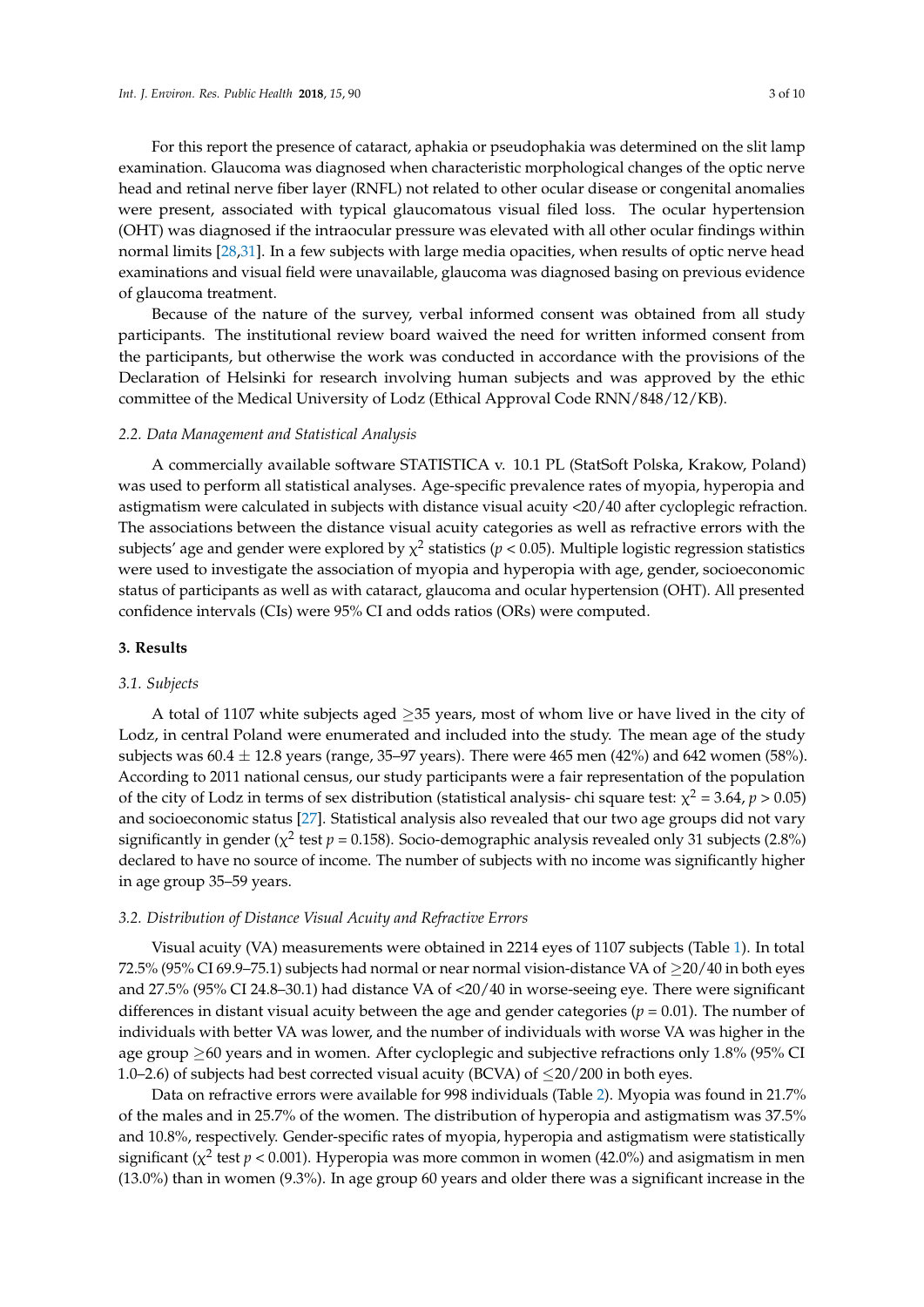*number of subjects with hyperopia and astigmatism compared to age group 35–59 years; while the*  ${\rm number\ of\ subjects\ with\ myopia\ decreased\ with\ age.}$  The mean spherical equivalent refraction (SER) of myopia and hyperopia was 3.1  $\pm$  2.4 diopters and 2.0  $\pm$  1.3 diopters, respectively. The characteristic of myopic and hyperopic refractive errors obtained with autorefraction is presented on Figures [1](#page-3-2) and [2.](#page-4-0) Anisometropia greater than 1.0 dioptres (D) was found in 9.2% (95% CI 5.5–12.9) of subjects. found in 9.2% (95% CI 5.5–12.9) of subjects.

<span id="page-3-0"></span>

| <b>Visual Acuity Category</b> | Right Eyes $n$ (%; 95% CI) | Left Eyes $n$ (%; 95% CI)                              | Both Eyes $n$ (%; 95% CI)  |                            |  |
|-------------------------------|----------------------------|--------------------------------------------------------|----------------------------|----------------------------|--|
| >20/40                        | 842 (76.0%; 73.5.5–78.6)   | 803 (72.5%; 69.9–75.1)<br>846 (76.4%; 73.9–78.9)       |                            |                            |  |
| $>20/200$ < 20/40             | 209 (18.9%; 16.6–21.2)     | $202(18.3\%; 16.0 - 20.5)$<br>224 (20.2%; 17.8-22.6) + |                            |                            |  |
| $<$ 20/200                    | $56(5.1\%; 3.8-6.3)$       | $59(5.3\%; 4.0 - 6.6)$                                 | $80(7.3\%; 5.7-8.7)$ †     |                            |  |
| A11                           | 1107 (100%)                | 1107 (100%)                                            | 1107 (100%)                |                            |  |
|                               | 35–59 Years                |                                                        | $>60$ Years                |                            |  |
| >20/40                        | 397 (76.4%; 72.7–80.0)     | $406(69.2\%; 65.4–72.9)$                               |                            |                            |  |
| >20/200 < 20/40               | 88 (16.9%; 13.7-20.1) +    |                                                        | $136(23.2\%; 19.7-26.6)$ † |                            |  |
| $<$ 20/200                    | $35(6.7\%; 4.6-8.9)$ †     |                                                        | $45(7.6\%; 5.5-9.8)$ †     |                            |  |
| all                           | 520 (100%)                 | 587 (100%)                                             |                            |                            |  |
|                               | $x^2$ test $p < 0.001$     |                                                        |                            |                            |  |
|                               | Men                        | Women                                                  |                            |                            |  |
| >20/40                        | 358 (77.0%; 73.2–80.8)     | 445 (69.3%; 65.7–72.9)                                 |                            |                            |  |
| $>20/200$ < 20/40             | 76 (16.3%; 13.0–19.7) +    |                                                        |                            | $148(23.1\%; 19.8-26.3)$ † |  |
| $<$ 20/200                    | $31(6.7\%; 4.4–8.9)$ †     | $49(7.6\%; 5.6 - 9.7)$ †                               |                            |                            |  |
| all                           | 465 (100%)                 | 642 (100%)                                             |                            |                            |  |
|                               | $x^2$ test, $p = 0.01$     |                                                        |                            |                            |  |
|                               | t in worst eye.            |                                                        |                            |                            |  |

**Table 1.** Distribution of distance visual acuity among our study subjects. **Table 1.** Distribution of distance visual acuity among our study subjects.

**Table 2.** Distribution of refractive errors in a researched group. **Table 2.** Distribution of refractive errors in a researched group.

<span id="page-3-1"></span>

| <b>Refractive Error</b>                   | 35–59 Years $(n;$ | $>60$ Years $(n; %$ | Men $(n; \%;$ | Women $(n; \%$ : | Totally $(n; \%;$ |
|-------------------------------------------|-------------------|---------------------|---------------|------------------|-------------------|
|                                           | %: 95% CI)        | 95% CI)             | 95% CI)       | 95% CI)          | 95% CI)           |
| Emmetropia $(>-0.5 D,$                    | 214 (42.7%;       | $62(12.5\%;$        | 142 (34.2%;   | 134 (23.0%;      | 276 (27.6%;       |
| $<+0.5$ D, SE)                            | $38.4 - 47.0$     | $9.6 - 15.4$        | $29.6 - 38.8$ | $19.6 - 26.4$    | $24.9 - 30.4$     |
| Myopia $(\leq -0.5 \text{ D}, \text{SE})$ | 144 (28.7%;       | $96(19.3\%;$        | $90(21.7\%;$  | 150 (25.7%;      | 240 (24.1%;       |
|                                           | $24.8 - 32.7$     | $15.8 - 22.8$       | $17.7 - 25.6$ | $22.2 - 29.3$    | $21.4 - 26.7$ +   |
| Hyperopia ( $\geq +0.5$ D, SE)            | $109(21.8\%;$     | $265(53.3\%;$       | $129(31.1\%)$ | $245(42.0\%);$   | 374 (37.5%;       |
|                                           | $18.1 - 25.4$     | $48.9 - 57.7$       | $26.6 - 35.5$ | $38.0 - 46.0$    | $34.5 - 40.5$ +   |
| Astigmatism ( $\geq$ 0.5 D, Cyl)          | $34(6.8\%;$       | 74 (14.9%;          | 54 (13.0%;    | $54(9.3\%;$      | $108(10.8\%);$    |
|                                           | $4.6 - 9.0$       | $11.8 - 18.0$       | $9.8 - 16.2$  | $6.9 - 11.6$     | $8.9 - 12.7$ +    |
| All                                       | 501 (100%)        | 497 (100%)          | 415 (100%)    | 583 (100%)       | 998 (100%)        |

|  |  |  | $\chi^2$ test $p < 0.001$ ; † at least in one eye. |  |
|--|--|--|----------------------------------------------------|--|
|--|--|--|----------------------------------------------------|--|

<span id="page-3-2"></span>

Figure 1. Histogram of myopic refractive error in the researched population.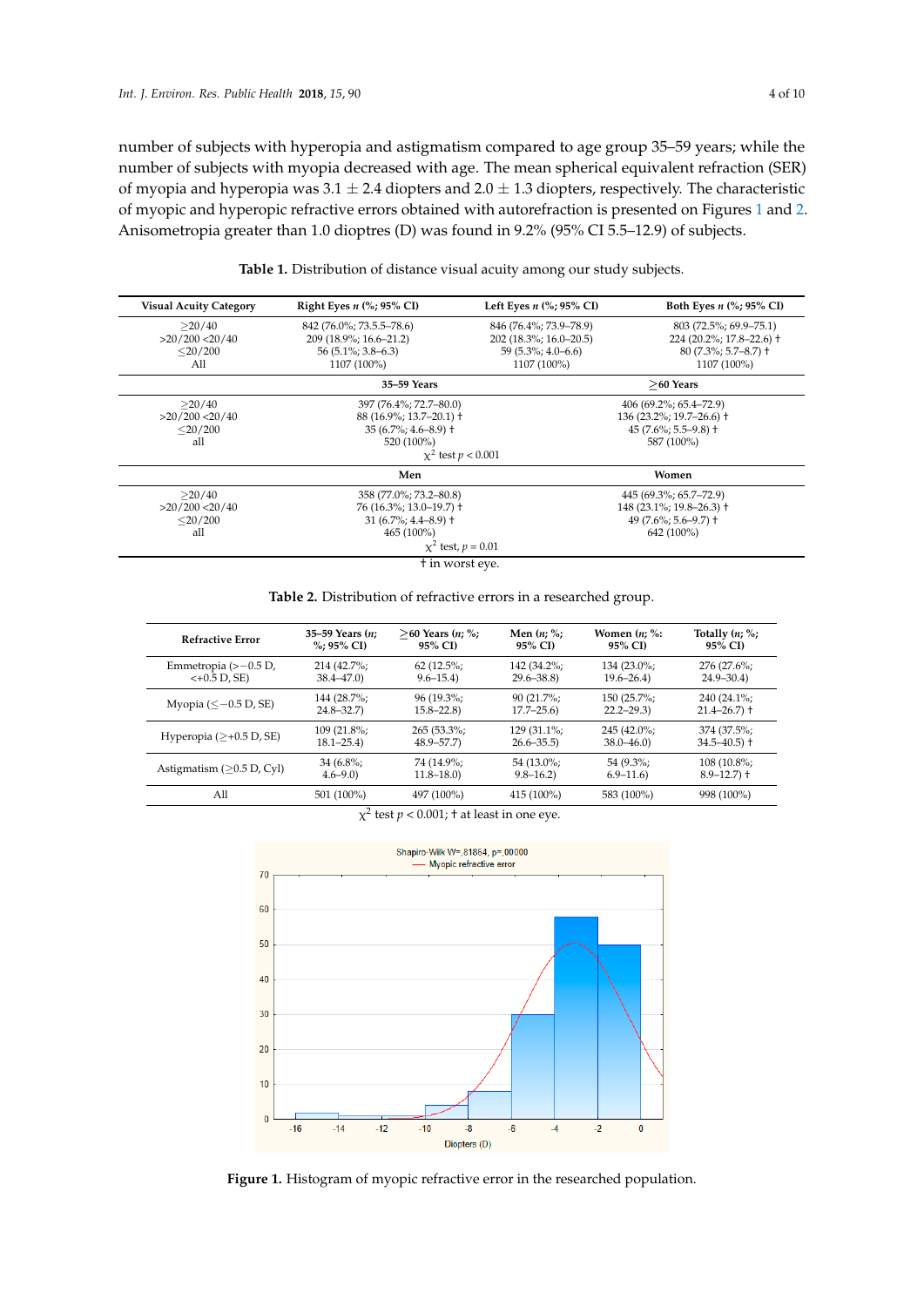<span id="page-4-0"></span>

**Figure 2.** Histogram of hyperopic refractive error in the researched population. **Figure 2.** Histogram of hyperopic refractive error in the researched population.

# *3.3. Multiple Logistic Regression Modeling 3.3. Multiple Logistic Regression Modeling*

Multivariate logistic regression models were constructed to analyze the risk factors for myopia Multivariate logistic regression models were constructed to analyze the risk factors for myopia and hyperopia in this group (Table 3). and hyperopia in this group (Table [3\)](#page-4-1).

<span id="page-4-1"></span>

| Variables                              | Myopia $< 0.5$ D                 | Hyperopia $\geq$ 0.5 D             |  |
|----------------------------------------|----------------------------------|------------------------------------|--|
|                                        | OR, 95% CI, $p$ Value            | OR, 95% CI, $p$ Value              |  |
| Age, per year increase                 | $0.98(0.96-1.00); p = 0.023$     | 1.02 $(1.00-1.04)$ ; $p = 0.046$   |  |
| Women vs. men                          | 1.87 $(1.18-2.95)$ ; $p = 0.007$ | 2.16 $(1.38-3.38)$ ; $p = 0.001$   |  |
| Any cataract                           | 2.40 $(1.24-4.63)$ ; $p = 0.009$ | 1.68 (0.96–2.96); $p = 0.070$      |  |
| Glaucoma and ocular hypertension (OHT) | $0.36$ (0.11–1.19); $p = 0.094$  | $0.52$ (0.22–1.23); $p = 0.136$    |  |
| Socioeconomic status                   | 1.21 $(0.35-4.14)$ ; $p = 0.766$ | 1.87 $(0.62 - 5.63)$ ; $p = 0.264$ |  |

**Table 3.** Multiple logistic regression models of the risk factors for myopia and hyperopia. **Table 3.** Multiple logistic regression models of the risk factors for myopia and hyperopia.

Our analysis showed that hyperopia was significantly associated with age (OR 1.02, 95% CI Our analysis showed that hyperopia was significantly associated with age (OR 1.02, 95% CI 1.00**–**1.04). Myopia was also significantly associated with age (OR 0.98, 95% CI 0.96**–**1.00) but in 1.00–1.04). Myopia was also significantly associated with age (OR 0.98, 95% CI 0.96–1.00) but in  $\sim$ opposite direction. After adjusting for all other factors women were more likely to have hyperopia (OR<br>2*16*–25% CL1.28–2.28). 2.16, 95% CI 1.38–3.38) compared with myopia (OR 1.87, 95% CI 1.18–2.95). The presence of cataract 2.16, 95% CI 1 was a significant risk factor for myopia (OR 2.40, 95% CI 1.24–4.63). No association was found between<br>. refractive errors and socioeconomic status of our study subjects.

# **4. Discussion 4. Discussion**

This study describes refractive errors in a group of Polish citizens' aged 35 years or older, living in the city of Lodz in central Poland. It provides for the first time data concerning the distribution of refractive errors and their characteristics for the region. All of the study participants were white Caucasians and had a demographic composition similar to the 2011 national census population [\[27\]](#page-8-8), which also supports the findings. Among those who were refracted, the prevalence rate of myopia (SER ≤ 0.5 D) was 24.1% and decreased from 28.7% in subjects aged 35–59 years to 19.3% in those aged 60 years or older. Our results were not far from the results of the epidemiological study on older adults of predominantly European Caucasian origin performed in recent years in Spain—The Segovia Study where myopia prevalence of 25.4% was found [\[11\]](#page-7-10). In addition our than the those reported in non-Hispanic whites in the 2005–2008 National Health results were lower than those reported in non-Hispanic whites in the 2005–2008 National Health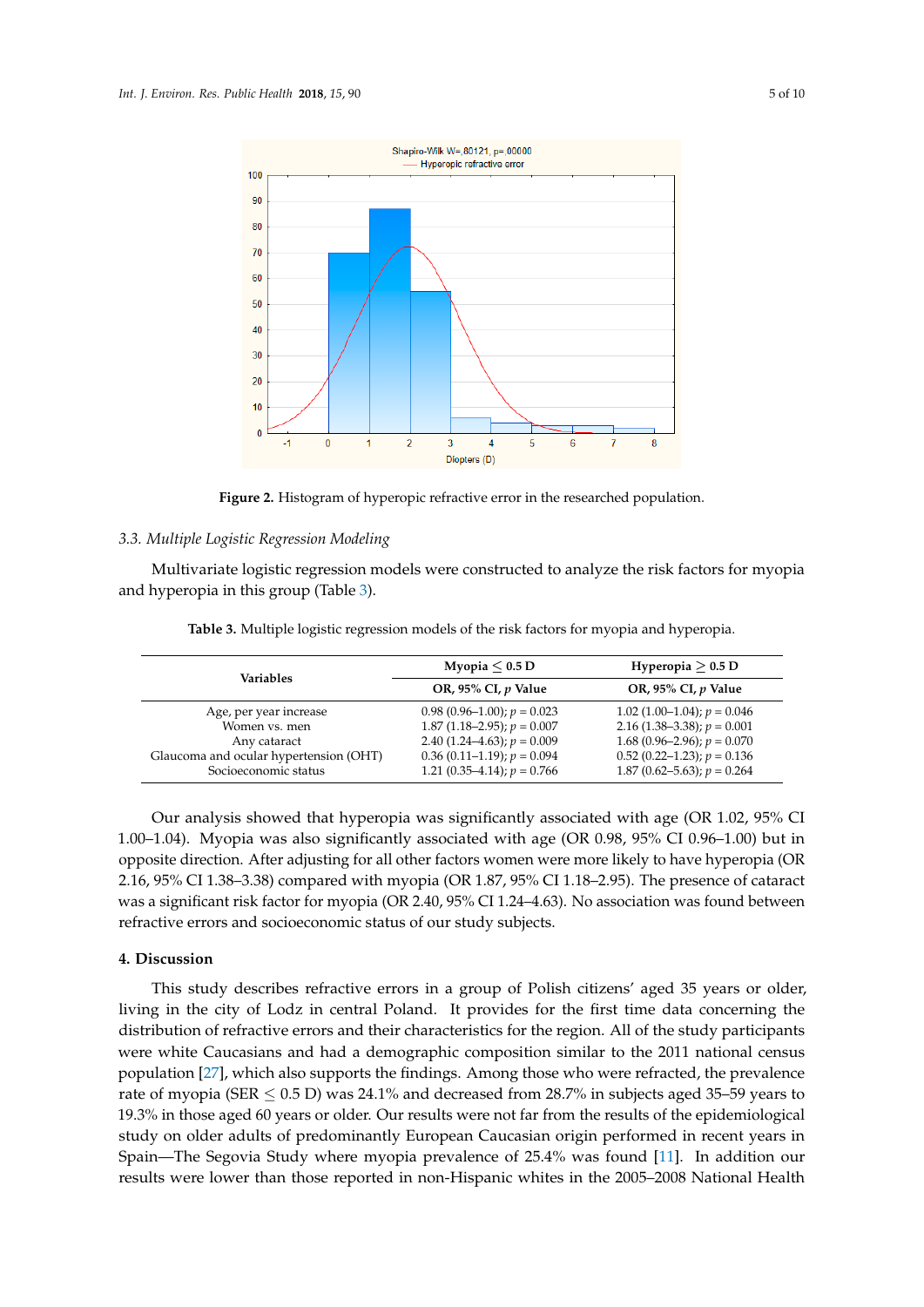and Nutrition Examination Survey (NHANES) in the United States and in Japan, South Korea and among Chinese in Singapore [\[15,](#page-8-13)[19,](#page-8-1)[24,](#page-8-5)[32\]](#page-8-14). But were higher than those found among older adults in Australia, predominantly of European Caucasian origin, in the Blue Mountains Eye Study and among African-Americans in Barbados, Chinese in Beijing or Taiwan and in studies from Nigeria, Bangladesh and Argentina [\[9](#page-7-7)[,16,](#page-8-15)[17,](#page-8-16)[20](#page-8-2)[,33](#page-8-17)[–35\]](#page-9-0). All these studies were population based and not hospital based. Comparison of sampling techniques and the prevalence rates of refractive errors in different populations from previously published studies is presented in Table [4.](#page-6-0)

Hyperopia (SER  $\geq$  0.5 D) was the most common refractive error in our study accounting for 37.5% and increased from 21.8% in subjects aged 35–59 years to 53.3% in those aged 60 years and older. High rates of hyperopia prevalence were also found in older British adults in the EPIC-Norfolk Eye Study [\[25\]](#page-8-6) and in adult Americans in Beaver Dam Eye Study in Wisconsin [\[22\]](#page-8-4). The multiple regression analysis showed that increasing age and female gender were significantly associated with hyperopia. Factors associated with myopia were the same but age was associated in opposite direction. Myopia was also positively associated with the presence of any cataract.

Our findings were in agreement with the results of some previous studies, which demonstrated a decrease of the prevalence of myopia and, simultaneously, an increase in the prevalence of hyperopia with increasing age [\[3](#page-7-2)[,10](#page-7-8)[,11,](#page-7-10)[23\]](#page-8-18). The results of other studies also revealed that myopia was associated with higher level of education, professional occupations requiring near-work, less outdoor activities as well as with nuclear lens opacities and ocular dimensions [\[2,](#page-7-1)[8,](#page-7-11)[10](#page-7-8)[,36\]](#page-9-1). Some studies showed hyperopia was associated with age, female gender, lower educational level, non-professional occupations and decreased axial length, though their findings were not consistent [\[9](#page-7-7)[,10](#page-7-8)[,12\]](#page-7-9). The distribution of astigmatism in our study was higher in men and in age group 60 years and older. Anisometropia greater than 1.0 D was found in 9.2% of subjects, which is comparable with the findings from Singapore, Mongolia and Spain [\[11](#page-7-10)[,12](#page-7-9)[,37\]](#page-9-2).

Correction of refractive errors across the world is one of the biggest challenges for public health. Although refractive errors cannot be prevented, they can easily be diagnosed and corrected for a relatively small costs. Limitations to the present study included differences in study design and population sampling with possible presence of selection bias. We cannot directly compare our data with other population-based studies. Patients enrolled into the study were solely from our Outpatients Department thus the prevalence of ocular disorders might be higher than in general population. Other limitation was that cycloplegic refraction data were collected only in subjects with VA < 20/40 Snellen (0.3 logMAR).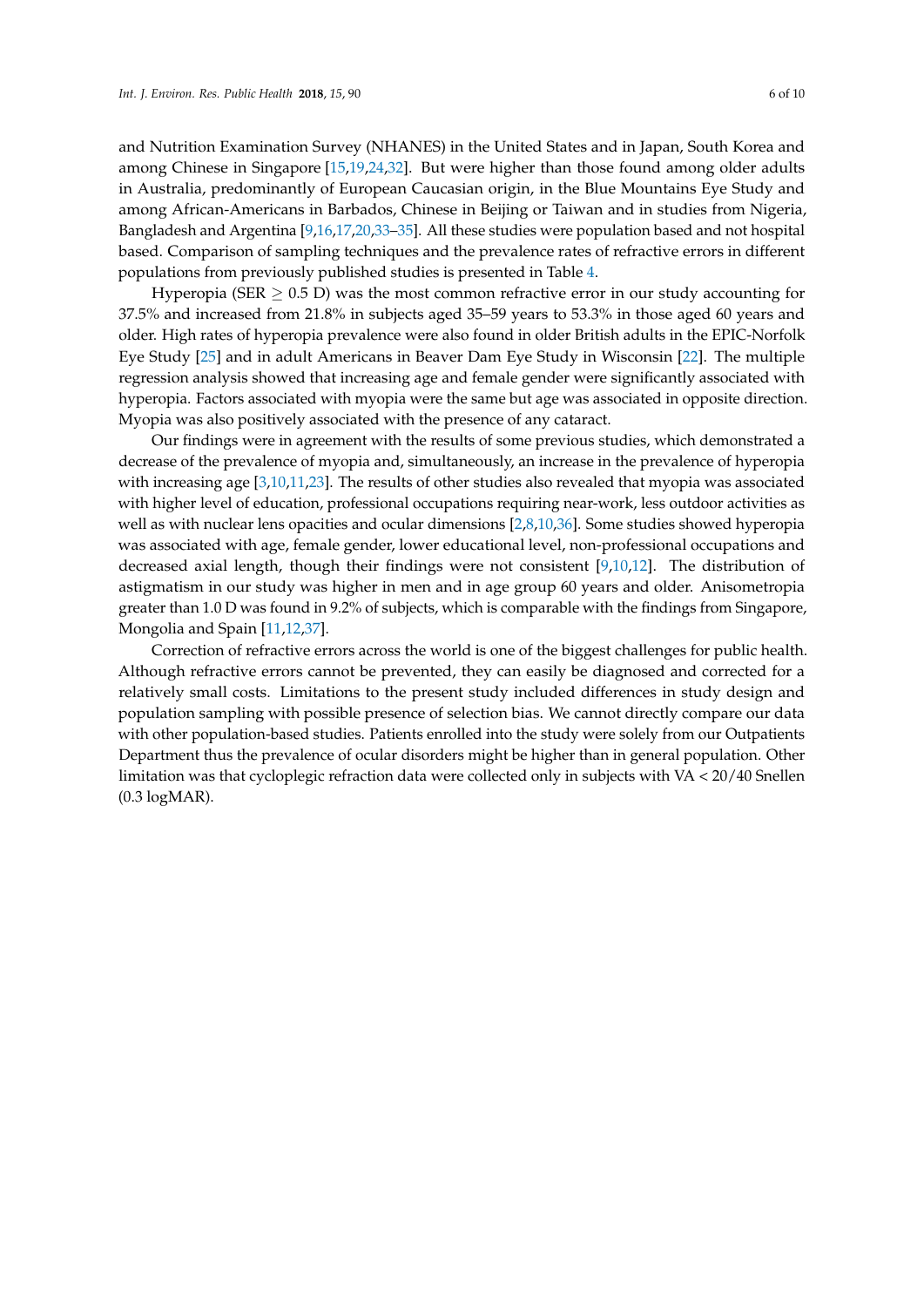| <b>Epidemiological Study</b>                                                      | <b>Sampling Technique</b>                          | Age Group (Years) | Myopia $(\%)$ | Hyperopia (%) | Astigmatism (%) | Anisometropia (%) |
|-----------------------------------------------------------------------------------|----------------------------------------------------|-------------------|---------------|---------------|-----------------|-------------------|
| The Beaver Dam Eye Study (USA) [22] +                                             | a door to door census                              | >43               | 26.2          | 49.0          | <b>NA</b>       | NA                |
| The Blue Mountains Eye Study (Australia) [20] +                                   | a door to door census                              | >49               | 15.5          | 56.6          | NA              | NA                |
| The Tajimi Study (Japan) [15] +                                                   | random sampling                                    | >40               | 41.8          | 27.9          | 54.0            | 15.1              |
| The Gutenberg Health Study (Germany) [7] +                                        | random sampling                                    | $\geq$ 35         | 35.1          | 32.8          | 32.3            | 13.5              |
| The Barbados Eye Study (Barbados) [9] +                                           | random sampling                                    | $\geq 40$         | 21.9          | 46.9          | <b>NA</b>       | NA                |
| The Singapore Indian Eye Study (Singapore) [12] +                                 | age-stratified random sampling                     | $\geq 40$         | 28.0          | 35.9          | 54.9            | 9.8               |
| The Segovia Study (Spain) [11] $\ddagger$                                         | age-stratified random sampling                     | $\geq 40$         | 25.4          | 43.6          | 53.5            | 12.3              |
| The Yazd Eye Study (Iran) [18] $\ddagger$                                         | multistage random cluster sampling                 | $\geq 40$         | 36.5          | 20.6          | 53.8            | 11.9              |
| Korean National Health and Nutrition<br>Examination Survey (South Korea) [19] §   | multistage stratified cluster random sampling      | $\geq$ 20         | 48.1          | 24.2          | 34.0            | NA                |
| The Nigerian National Blindness and Visual<br>Impairment Study (Nigeria) [33] +   | multistage stratified cluster random sampling      | $\geq 40$         | 16.2          | 50.7          | 63.5            | NA                |
| The National Blindness and Low Vision Survey of<br>Bangladesh (Bangladesh) [34] † | cluster sampling and a door to<br>door enumeration | $\geq 30$         | 22.1          | 20.6          | 32.4            | 7.5               |
| The Shihpai Eye Study (Taiwan) [17] +                                             | random sampling and a door to<br>door enumeration  | $\geq 65$         | 19.4          | 59.0          | 74.0            | 21.8              |

**Table 4.** Comparison of sampling techniques and the prevalence rates of refractive errors in different populations from previously published studies.

<span id="page-6-0"></span>† Myopia (<−0.5 D), Hyperopia (>+0.5 D), Astigmatism (>0.5 cyl D), Anisometropia (>1.0 D). ‡ Myopia (<−0.5 D), Hyperopia (>+0.5 D), Astigmatism (>0.5 cyl D), Anisometropia (≥1.0 D). § Myopia (<−0.5 D), Hyperopia (>+0.5 D), Astigmatism (>1.0 cyl D).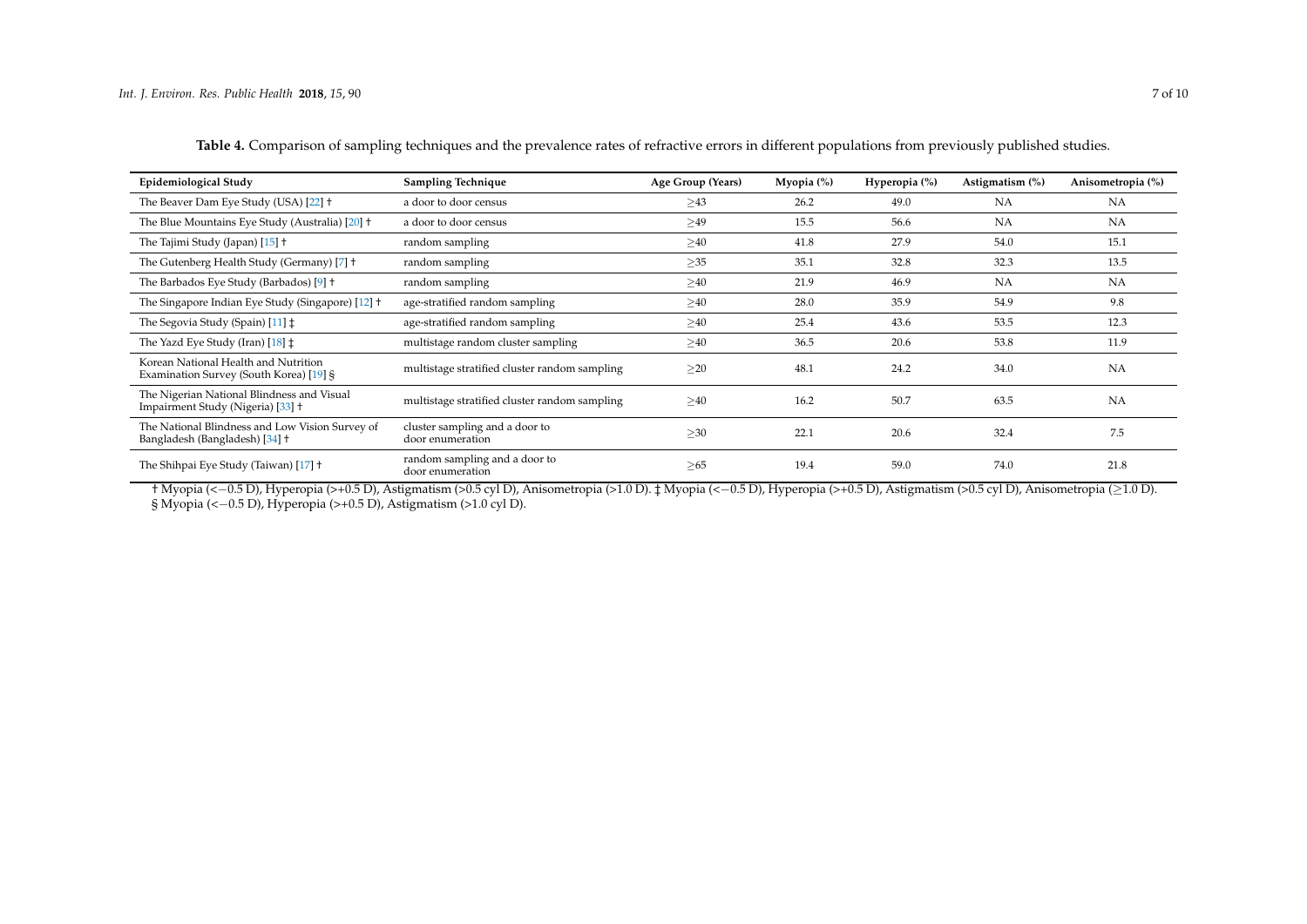### **5. Conclusions**

In conclusion, this study provides for the first time epidemiologic data on refractive status of individuals aged 35 years and older in Poland. The distribution of refractive errors found in our study is similar to those reported in other Caucasian populations in Western Europe and America, but differs from Asian populations. In our study population myopia was positively associated with younger age, female gender and presence of any cataract. To the best of our knowledge the distribution and characteristic of refractive errors among European Caucasian adults in Eastern Europe have not been previously reported. However, further investigations are needed on a larger, randomly selected populations.

**Acknowledgments:** Authors thank Rafael Iribarren from Department of Ophthalmology Centro Médico San Luis, Buenos Aires, Argentina and Seang Mei Saw, MBBS, MPH, PhD, FAMS, FARVO Saw Swee Hock School of Public Health, National University of Singapore for the critical discussion of our work.

<span id="page-7-12"></span>**Author Contributions:** Michal S. Nowak conceived and designed the experiments. Data was collected by Michal S. Nowak and the results were analyzed by Janusz Smigielski. The first and final drafts were written by Michal S. Nowak. The defects of draft were critiqued by Piotr Jurowski and Andrzej Grzybowski. All authors agreed on the final draft of this study.

**Conflicts of Interest:** The authors declare no conflict of interest.

# <span id="page-7-13"></span>**References**

- <span id="page-7-0"></span>1. Pascolini, D.; Mariotti, S.P. Global estimates of visual impairment: 2010. *Br. J. Ophthalmol.* **2012**, *96*, 614–618. [\[CrossRef\]](http://dx.doi.org/10.1136/bjophthalmol-2011-300539) [\[PubMed\]](http://www.ncbi.nlm.nih.gov/pubmed/22133988)
- <span id="page-7-15"></span><span id="page-7-1"></span>2. Pan, C.-W.; Ramamurthy, D.; Saw, S.-M. Worldwide prevalence and risk factors for myopia. *Ophthalmic Physiol. Opt.* **2012**, *32*, 3–16. [\[CrossRef\]](http://dx.doi.org/10.1111/j.1475-1313.2011.00884.x) [\[PubMed\]](http://www.ncbi.nlm.nih.gov/pubmed/22150586)
- <span id="page-7-14"></span><span id="page-7-2"></span>3. Rodriguez, N.M.; Romero, A.F. The prevalence of refractive conditions in Puerto Rican adults attending an eye clinic system. *J. Optom.* **2014**, *7*, 161–167. [\[CrossRef\]](http://dx.doi.org/10.1016/j.optom.2013.06.001) [\[PubMed\]](http://www.ncbi.nlm.nih.gov/pubmed/25000872)
- <span id="page-7-3"></span>4. Fricke, T.R.; Holden, B.A.; Wilson, D.A.; Schlenther, G.; Naidoo, K.S.; Resnikoff, S.; Frick, K.D. Global cost of correcting vision impairment from uncorrected refractive error. *Bull. World Health Organ.* **2012**, *90*, 728–738. [\[CrossRef\]](http://dx.doi.org/10.2471/BLT.12.104034) [\[PubMed\]](http://www.ncbi.nlm.nih.gov/pubmed/23109740)
- <span id="page-7-4"></span>5. Chou, C.F.; Cotch, M.F.; Vitale, S.; Zhang, X.; Klein, R.; Friedman, D.S.; Klein, B.E.; Saaddine, J.B. Age-related eye diseases and visual impairment among U.S. adults. *Am. J. Prev. Med.* **2013**, *45*, 29–35. [\[CrossRef\]](http://dx.doi.org/10.1016/j.amepre.2013.02.018) [\[PubMed\]](http://www.ncbi.nlm.nih.gov/pubmed/23790986)
- <span id="page-7-5"></span>6. Nowak, M.S.; Smigielski, J. The prevalence and causes of visual impairment and blindness among older adults in the city of Lodz, Poland. *Medicine* **2015**, *94*, e505. [\[CrossRef\]](http://dx.doi.org/10.1097/MD.0000000000000505) [\[PubMed\]](http://www.ncbi.nlm.nih.gov/pubmed/25654398)
- <span id="page-7-6"></span>7. Wolfram, C.; Höhn, R.; Kottler, U.; Wild, P.; Blettner, M.; Bühren, J.; Pfeiffer, N.; Mirshahi, A. Prevalence of refractive errors in the European adult population: The Gutenberg Health Study (GHS). *Br. J. Ophthalmol.* **2014**, *98*, 857–861. [\[CrossRef\]](http://dx.doi.org/10.1136/bjophthalmol-2013-304228) [\[PubMed\]](http://www.ncbi.nlm.nih.gov/pubmed/24515986)
- <span id="page-7-11"></span>8. Foster, P.J.; Jiang, Y. Epidemiology of myopia. *Eye* **2014**, *28*, 202–208. [\[CrossRef\]](http://dx.doi.org/10.1038/eye.2013.280) [\[PubMed\]](http://www.ncbi.nlm.nih.gov/pubmed/24406412)
- <span id="page-7-7"></span>9. Wu, S.Y.; Nemesure, B.; Leske, M.C. Refractive errors in black adult population: The Barbados Eye Study. *Investig. Ophthalmol. Vis. Sci.* **1999**, *40*, 2179–2184.
- <span id="page-7-8"></span>10. Hyman, L. Myopic and hyperopic refractive error in adults: An overview. *Ophthalmic Epidemiol.* **2007**, *14*, 192–197. [\[CrossRef\]](http://dx.doi.org/10.1080/09286580701535517) [\[PubMed\]](http://www.ncbi.nlm.nih.gov/pubmed/17896297)
- <span id="page-7-10"></span>11. Antón, A.; Andrada, M.T.; Mayo, A.; Portela, J.; Merayo, J. Epidemiology of refractive errors in an adult European population: The Segovia Study. *Ophthalmic Epidemiol.* **2009**, *16*, 231–237. [\[CrossRef\]](http://dx.doi.org/10.1080/09286580903000476) [\[PubMed\]](http://www.ncbi.nlm.nih.gov/pubmed/19874144)
- <span id="page-7-9"></span>12. Pan, C.W.; Wong, T.Y.; Lavanya, R.; Wu, R.Y.; Zheng, Y.F.; Lin, X.Y.; Mitchell, P.; Aung, T.; Saw, S.M. Prevalence and risk factors for refractive errors in Indians: The Singapore Indian Eye Study (SINDI). *Investig. Ophthalmol. Vis. Sci.* **2011**, *52*, 3166–3173. [\[CrossRef\]](http://dx.doi.org/10.1167/iovs.10-6210) [\[PubMed\]](http://www.ncbi.nlm.nih.gov/pubmed/21296814)
- 13. Raju, P.; Ramesh, S.V.; Arvind, H.; George, R.; Baskaran, M.; Paul, P.G.; Kumaramanickavel, G.; McCarty, C.; Vijaya, L. Prevalence of refractive errors in a rural South Indian population. *Investig. Ophthalmol. Vis. Sci.* **2004**, *45*, 4268–4272. [\[CrossRef\]](http://dx.doi.org/10.1167/iovs.04-0221) [\[PubMed\]](http://www.ncbi.nlm.nih.gov/pubmed/15557431)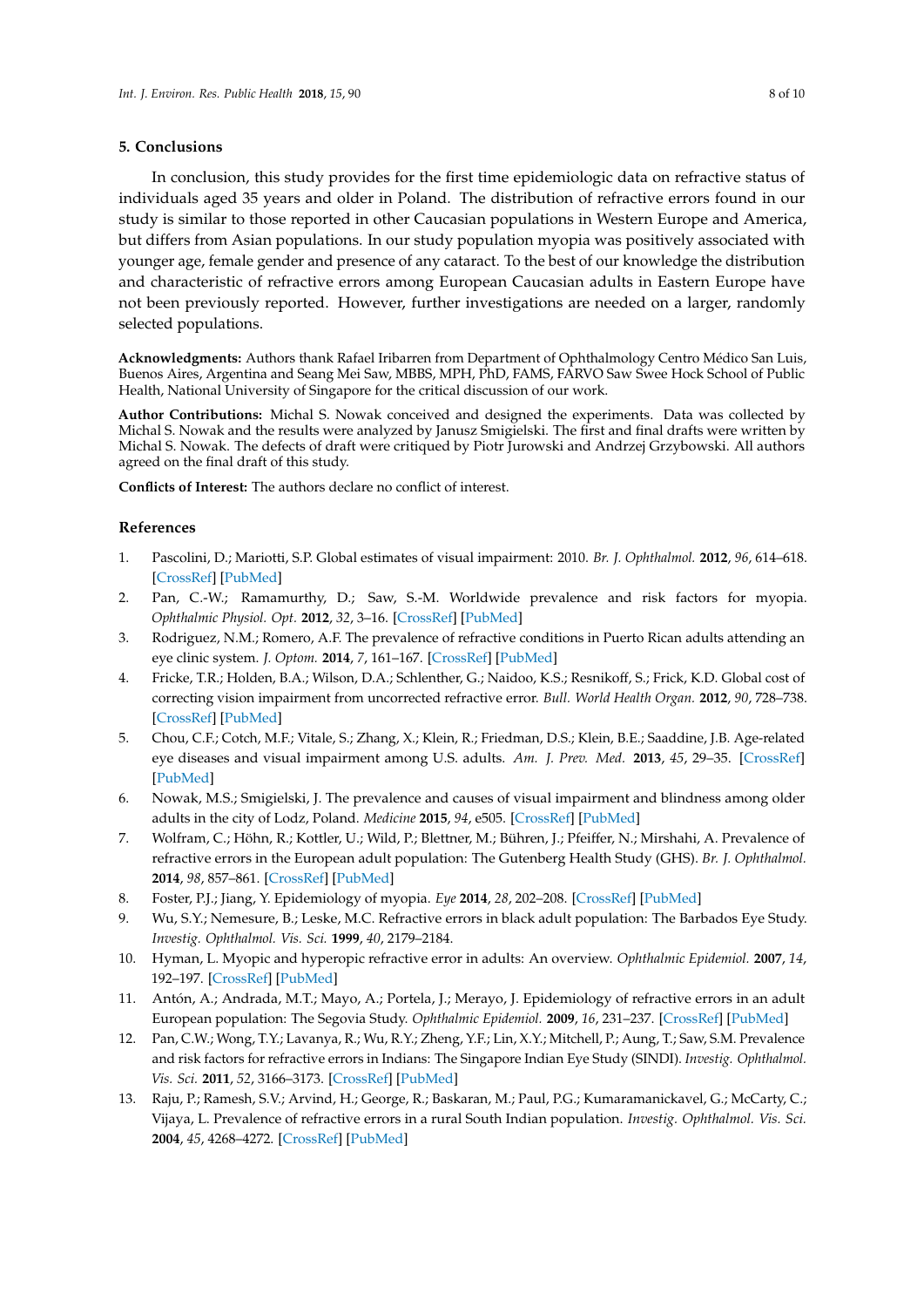- <span id="page-8-26"></span><span id="page-8-23"></span><span id="page-8-22"></span><span id="page-8-21"></span><span id="page-8-20"></span><span id="page-8-19"></span><span id="page-8-0"></span>14. Tan, C.S.; Chan, Y.H.; Wong, T.Y.; Gazzard, G.; Niti, M.; Ng, T.P.; Saw, S.M. Prevalence and risk factors for refractive errors and ocular biometry parameters in an elderly Asian population: The Singapore Longitudinal Aging Study (SLAS). *Eye* **2011**, *25*, 1294–1301. [\[CrossRef\]](http://dx.doi.org/10.1038/eye.2011.144) [\[PubMed\]](http://www.ncbi.nlm.nih.gov/pubmed/21720418)
- <span id="page-8-13"></span>15. Sawada, A.; Tomidokoro, A.; Araie, M.; Iwase, A.; Yamamoto, T.; Tajimi Study Group. Refractive errors in elderly Japanese population: The Tajimi Study. *Ophthalmology* **2008**, *115*, 363–370. [\[PubMed\]](http://www.ncbi.nlm.nih.gov/pubmed/18243904)
- <span id="page-8-15"></span>16. Xu, L.; Li, J.; Cui, T.; Hu, A.; Fan, G.; Zhang, R.; Yang, H.; Sun, B.; Jonas, J.B. Refractive error in urban and rural adult Chinese in Beijing. *Ophthalmology* **2005**, *112*, 1676–1683. [\[CrossRef\]](http://dx.doi.org/10.1016/j.ophtha.2005.05.015) [\[PubMed\]](http://www.ncbi.nlm.nih.gov/pubmed/16111755)
- <span id="page-8-16"></span>17. Cheng, C.Y.; Hsu, W.M.; Liu, J.H.; Tsai, S.Y.; Chou, P. Refractive errors in an elderly Chinese population in Taiwan: The Shihpai Eye Study. *Investig. Ophthalmol. Vis. Sci.* **2003**, *44*, 4630–4638. [\[CrossRef\]](http://dx.doi.org/10.1167/iovs.03-0169)
- 18. Ziaei, H.; Katibeh, M.; Solaimanizad, R.; Hosseini, S.; Gilasi, H.R.; Golbafian, F.; Javadi, M.A. Prevalence of refractive errors: The Yazd Eye Study. *J. Ophthalmic Vis. Res.* **2013**, *8*, 227–236. [\[PubMed\]](http://www.ncbi.nlm.nih.gov/pubmed/24349666)
- <span id="page-8-1"></span>19. Kim, E.C.; Morgan, I.G.; Kakizaki, H.; Kang, S.; Jee, D. Prevalence and risk factors for refractive errors: Korean National Health and Nutrition Examination Survey 2008–2011. *PLoS ONE* **2013**, *8*, e80361. [\[CrossRef\]](http://dx.doi.org/10.1371/journal.pone.0080361) [\[PubMed\]](http://www.ncbi.nlm.nih.gov/pubmed/24224049)
- <span id="page-8-2"></span>20. Attebo, K.; Ivers, R.Q.; Mitchell, P. Refractive errors in an older population: The Blue Mountain Eye Study. *Ophthalmology* **1999**, *106*, 1066–1072. [\[CrossRef\]](http://dx.doi.org/10.1016/S0161-6420(99)90251-8)
- <span id="page-8-3"></span>21. Wensor, M.; McCarthy, C.A.; Taylor, H.R. Prevalence and risk factors of myopia in Victoria, Australia. *Arch. Ophthalmol.* **1999**, *117*, 658–663. [\[CrossRef\]](http://dx.doi.org/10.1001/archopht.117.5.658) [\[PubMed\]](http://www.ncbi.nlm.nih.gov/pubmed/10326965)
- <span id="page-8-4"></span>22. Wang, Q.; Klein, B.E.; Klein, R.; Moss, S.E. Refractive status in Beaver Dam Eye Study. *Investig. Ophthalmol. Vis. Sci.* **1994**, *35*, 4344–4347.
- <span id="page-8-18"></span>23. Katz, J.; Tielsch, J.M.; Sommer, A. Prevalence and risk factors for refractive errors in an adult inner city population. *Investig. Ophthalmol. Vis. Sci.* **1997**, *38*, 334–340.
- <span id="page-8-5"></span>24. Vitale, S.; Ellwein, L.; Cotch, M.F.; Ferris, F.L., 3rd; Sperduto, R. Prevalence of refractive error in the United States, 1999–2004. *Arch. Ophthalmol.* **2008**, *126*, 1111–1119. [\[CrossRef\]](http://dx.doi.org/10.1001/archopht.126.8.1111) [\[PubMed\]](http://www.ncbi.nlm.nih.gov/pubmed/18695106)
- <span id="page-8-24"></span><span id="page-8-6"></span>25. Sherwin, J.C.; Khawaja, A.P.; Broadway, D.; Luben, R.; Hayat, S.; Dalzell, N.; Wareham, N.J.; Khaw, K.T.; Foster, P.J. Uncorrected refractive error in older British adults: The EPIC-Norfolk Eye Study. *Br. J. Ophthalmol.* **2012**, *96*, 991–996. [\[CrossRef\]](http://dx.doi.org/10.1136/bjophthalmol-2011-301430) [\[PubMed\]](http://www.ncbi.nlm.nih.gov/pubmed/22535330)
- <span id="page-8-25"></span><span id="page-8-7"></span>26. Gudmundsdottir, E.; Jonasson, F.; Jonsson, V.; Stefánsson, E.; Sasaki, H.; Sasaki, K. "With the rule" astigmatism is not the rule in the elderly. Reykjavik Eye Study: A population based study of refraction and visual acuity in citizens of Reykjavik 50 years and older. Iceland-Japan Co-Working Study Groups. *Acta Ophthalmol. Scand.* **2000**, *78*, 642–646. [\[CrossRef\]](http://dx.doi.org/10.1034/j.1600-0420.2000.078006642.x) [\[PubMed\]](http://www.ncbi.nlm.nih.gov/pubmed/11167223)
- <span id="page-8-8"></span>27. The National Census of Population and Housing 1 April–30 June 2011. Zakład Wydawnictw Statystycznych: Warszawa, 2013. Available online: <http://www.stat.gov.pl/gus/nsp> (accessed on 1 June 2017).
- <span id="page-8-9"></span>28. Nowak, M.S.; Smigielski, J. The prevalence of age-related eye diseases and cataract surgery among older adults in the city Lodz, Poland. *J. Ophthalmol.* **2015**, *2015*, 605814. [\[CrossRef\]](http://dx.doi.org/10.1155/2015/605814) [\[PubMed\]](http://www.ncbi.nlm.nih.gov/pubmed/25789169)
- <span id="page-8-10"></span>29. Nowak, M.S.; Goś, R.; Jurowski, P.; Śmigielski, J. Correctable and non-correctable visual impairment among young males: A 12-year prevalence study of the Military Service in Poland. *Ophthalmic Physiol. Opt.* **2009**, *29*, 443–448. [\[PubMed\]](http://www.ncbi.nlm.nih.gov/pubmed/19292830)
- <span id="page-8-11"></span>30. Nowak, M.S.; Jurowski, P.; Goś, R.; Śmigielski, J. Ocular findings among young men: A 12 year prevalence study of military service in Poland. *Acta Ophthamol.* **2010**, *88*, 535–540. [\[CrossRef\]](http://dx.doi.org/10.1111/j.1755-3768.2008.01476.x) [\[PubMed\]](http://www.ncbi.nlm.nih.gov/pubmed/19456312)
- <span id="page-8-12"></span>31. European Glaucoma Society. *Terminology and Guidelines for Glaucoma*, 3rd ed.; Dogma: Savona, Italy, 2008; pp. 93–116.
- <span id="page-8-14"></span>32. Pan, C.W.; Zheng, Y.F.; Anuar, A.R.; Chew, M.; Gazzard, G.; Aung, T.; Cheng, C.Y.; Wong, T.Y.; Saw, S.M. Prevalence of refractive errors in a multiethnic Asian population: The Singapore epidemiology of eye disease study. *Investig. Ophthalmol. Vis. Sci.* **2013**, *54*, 2590–2598. [\[CrossRef\]](http://dx.doi.org/10.1167/iovs.13-11725) [\[PubMed\]](http://www.ncbi.nlm.nih.gov/pubmed/23513059)
- <span id="page-8-17"></span>33. Ezelum, C.; Razavi, H.; Sivasubramaniam, S.; Gilbert, C.E.; Murthy, G.V.; Entekume, G.; Abubakar, T. Nigeria National Blindness and Visual Impairment Study Group. Refractive error in Nigerian adults: Prevalence, type, and spectacle coverage. *Investig. Ophthalmol. Vis. Sci.* **2011**, *52*, 5449–5456. [\[CrossRef\]](http://dx.doi.org/10.1167/iovs.10-6770) [\[PubMed\]](http://www.ncbi.nlm.nih.gov/pubmed/21330658)
- 34. Bourne, R.R.; Dineen, B.P.; Ali, S.M.; Noorul Huq, D.M.; Johnson, G.J. Prevalence of refractive error in Bangladeshi adults: Results of the National Blindness and Low Vision Survey of Bangladesh. *Ophthalmology* **2004**, *111*, 1150–1160. [\[CrossRef\]](http://dx.doi.org/10.1016/j.ophtha.2003.09.046) [\[PubMed\]](http://www.ncbi.nlm.nih.gov/pubmed/15177965)